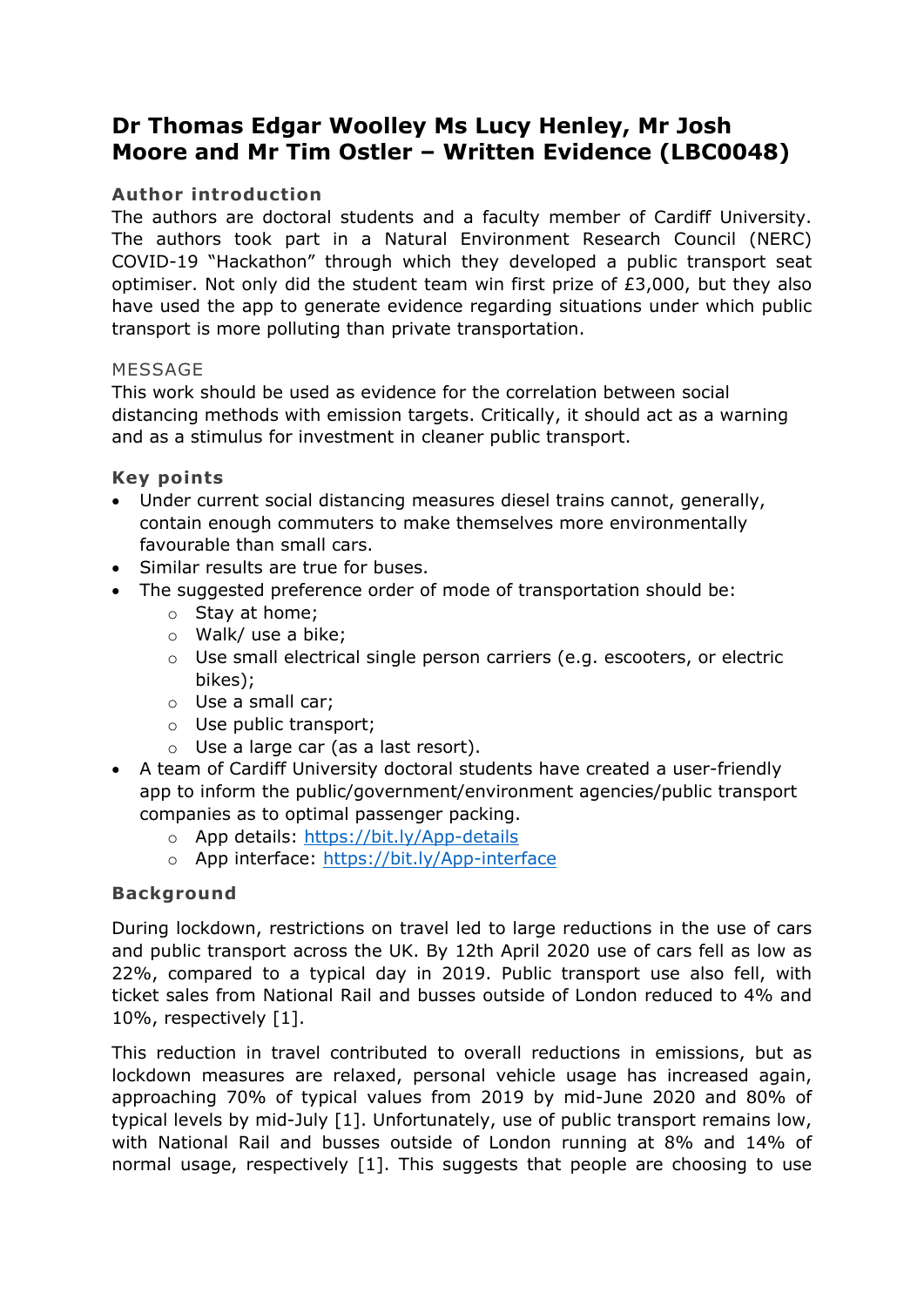personal motor vehicles, as opposed to public transport and, due to safety concerns, this could be a possible long-term consequence of the COVID-19 pandemic.

To solve this problem, Phd researchers from Cardiff University have designed an app (see Appendix 1) that optimises the number, and seating arrangement, of people who can safely use public transport to encourage its use, as an alternative to commuting by car. The app allows the user to see the optimal spacing strategy in various scenarios of social distancing and includes the option of using plastic shielding, for increased isolation. The research group have used the app to isolate specific combinations of measures needed to make diesel powered public transport have lower emissions than using cars under specific assumptions (see Appendix 2).

### **Results**

To calculate and quantify the effect of capacity of public transport on overall emissions, we use data relating to the emissions of cars used for commuting to work. A train uses a fixed amount of energy to run irrespective of the number of passengers using it (to a first approximation), so train emissions per passenger fall as passenger capacity increases [3]. Car emission data is taken from measurements of the emissions generated by cars used for commuting [4].

As a worst-case scenario, we assume that all passengers who cannot fit onto a train would instead choose to commute by car, meaning that they now contribute to the car emission data. Based on these assumptions, we can plot the emissions per passenger for a train, a small car and a large car, and, thus, effectively denote how many passengers are required on a mode of public transport to make them more efficient, with regards to emissions, than a method of personal transport. The emissions per passenger for diesel trains and small and large cars is shown Figure 1.



Figure 1. Emissions per passenger of a variety of modes of transport with a social distance of 2 metres.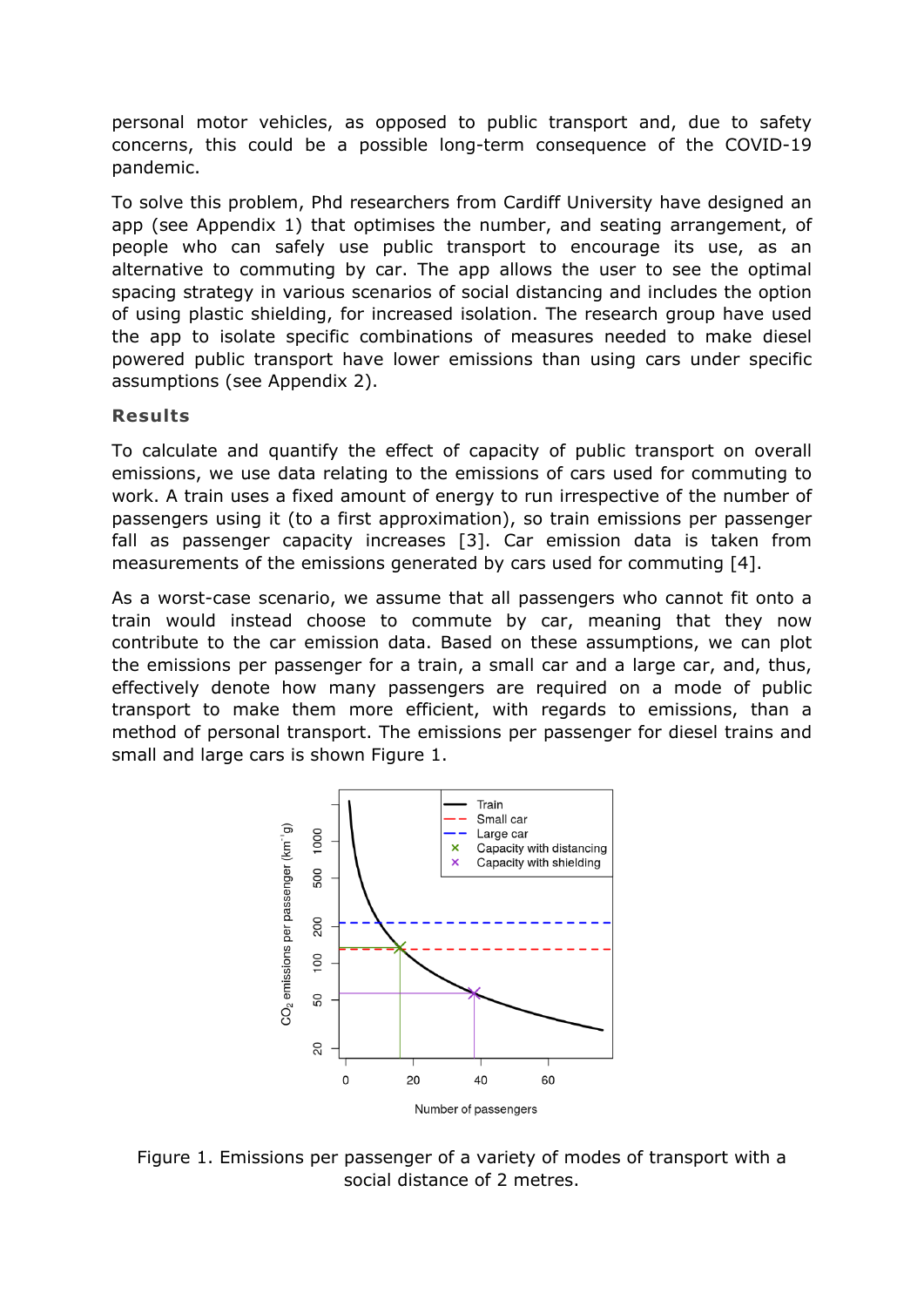Firstly, from Figure 1, we note that if a train company can encourage at least 10 Passengers per carriage to use their service then they will be more efficient than a large car. However, trains using diesel engines require a minimum of 17 passengers to be more efficient than a small car (green line). Unfortunately, without the use of plastic shielding a train carriage can only support a maximum of 16 socially distanced passengers, as seen in the top image of Figure 2.

However, if plastic shielding is included (bottom image of Figure 2), we can increase the maximum number of passengers in a single carriage to 38, making the emissions per passenger much lower than a small car (see the purple line of Figure 1).



Available seats with social distancing measures and shielding<br>Capacity of 1 train carriage is 38 passengers with shielding.



Figure 2. Optimal seating with plastic shielding (top) and with plastic shielding (bottom).

# **Conclusion**

Reducing emissions from travelling is a key component of the UK's strategy in meeting the Paris Accord and net zero emission targets, as road transport makes up around 20% of UK greenhouse emissions [2]. Encouraging people to choose public transport, instead of personal vehicles, leads to a reduction in emissions per person, so we need some way of facilitating the usage of public transport to prevent an increase in emissions from travel. This work demonstrates that for public transport to be more efficient than a small car either:

- Social distancing measures must be decreased, (alongside an increase in personal protection, such as masks).
- Public shielding must be added to train and bus carriages.
- Investment must be made into lower emission engines.

References

[1] [https://www.gov.uk/government/statistics/transport-use-during-the](https://www.gov.uk/government/statistics/transport-use-during-the-coronavirus-covid-19-pandemic)[coronavirus-covid-19-pandemic](https://www.gov.uk/government/statistics/transport-use-during-the-coronavirus-covid-19-pandemic)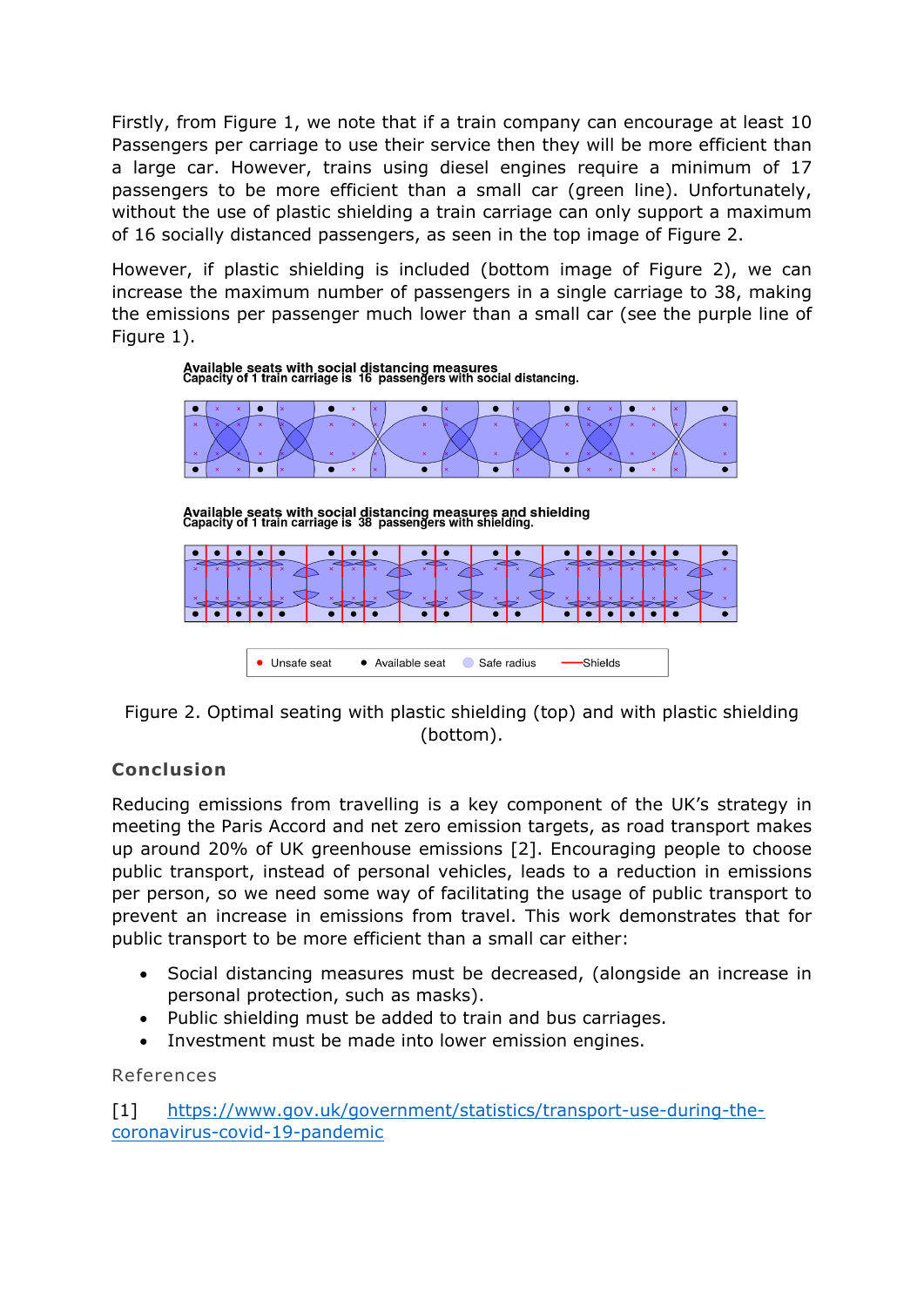[2]

[https://www.ons.gov.uk/economy/environmentalaccounts/articles/roadtra](https://www.ons.gov.uk/economy/environmentalaccounts/articles/roadtransportandairemissions/2019-09-16) [nsportandairemissions/2019-09-16](https://www.ons.gov.uk/economy/environmentalaccounts/articles/roadtransportandairemissions/2019-09-16)

[3]

[https://laqm.defra.gov.uk/documents/AEAPTEGCarbonFootprintingfinalver](https://laqm.defra.gov.uk/documents/AEAPTEGCarbonFootprintingfinalversion2009.pdf) [sion2009.pdf](https://laqm.defra.gov.uk/documents/AEAPTEGCarbonFootprintingfinalversion2009.pdf)

[4] [http://www.aef.org.uk/downloads/Grams\\_CO2\\_transportmodesUK.pdf](http://www.aef.org.uk/downloads/Grams_CO2_transportmodesUK.pdf)

*17 July 2020*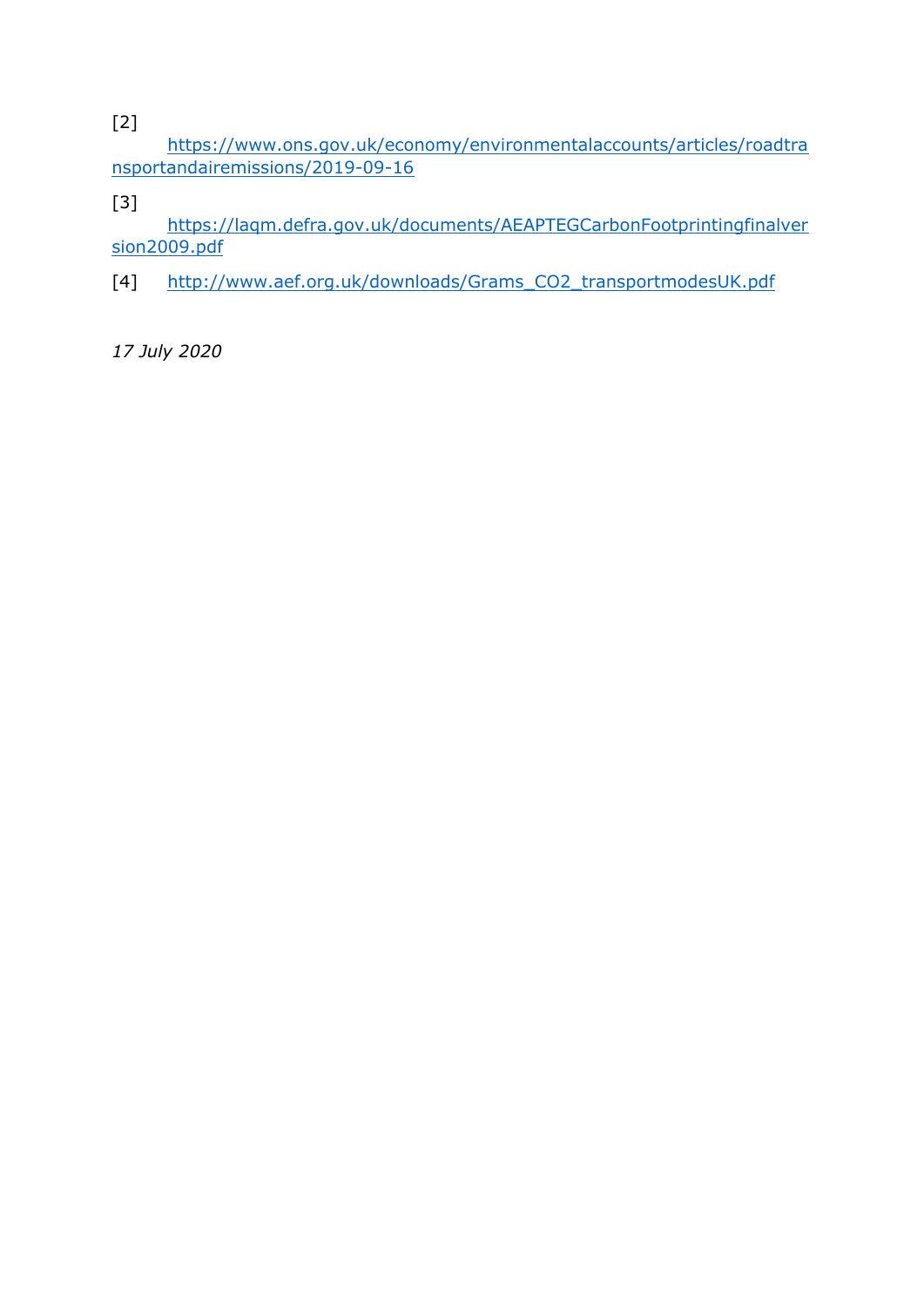### Appendix 1 *Online app user information*

The user friendly app, on which this work is based, can be found at: <https://bit.ly/App-interface>

The app uses a Graphical User Interface (GUI) to allow easy manipulation of input variables and can run on smartphones and tablets as well as on computers. There are sliders for:

- the number of social distancing shields used;
- the length of the shields;
- and the social distancing distance.



*Figure 3. The Graphical User Interface schematic.*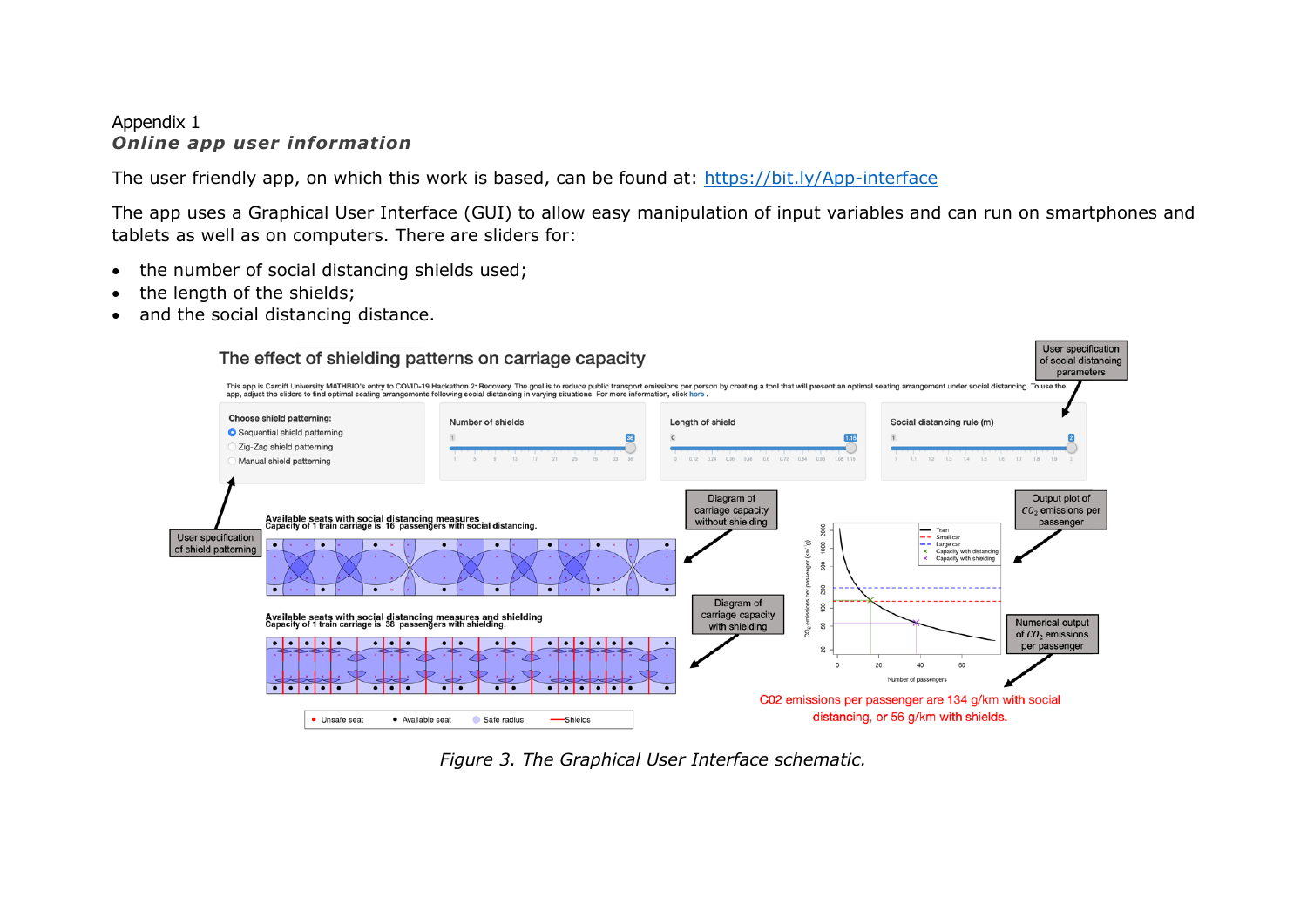Given these input values, the app reports the optimal number of seats which can be used in the train, their locations within the train and the emissions per passenger. Usable seats are displayed as points surrounded by a blue circle, denoting the social distancing radius around them. Safe seats will be inside only one circle.

Graphics are included which demonstrate the emissions per person, dependent on the number of passengers who can fit safely into the carriage. We also plot the emissions per passenger of small and large cars, so that we can identify the exact number of passengers required per carriage to make public transport a lower-emission method of travel.

• Further app information can be found here: <https://bit.ly/App-interface>